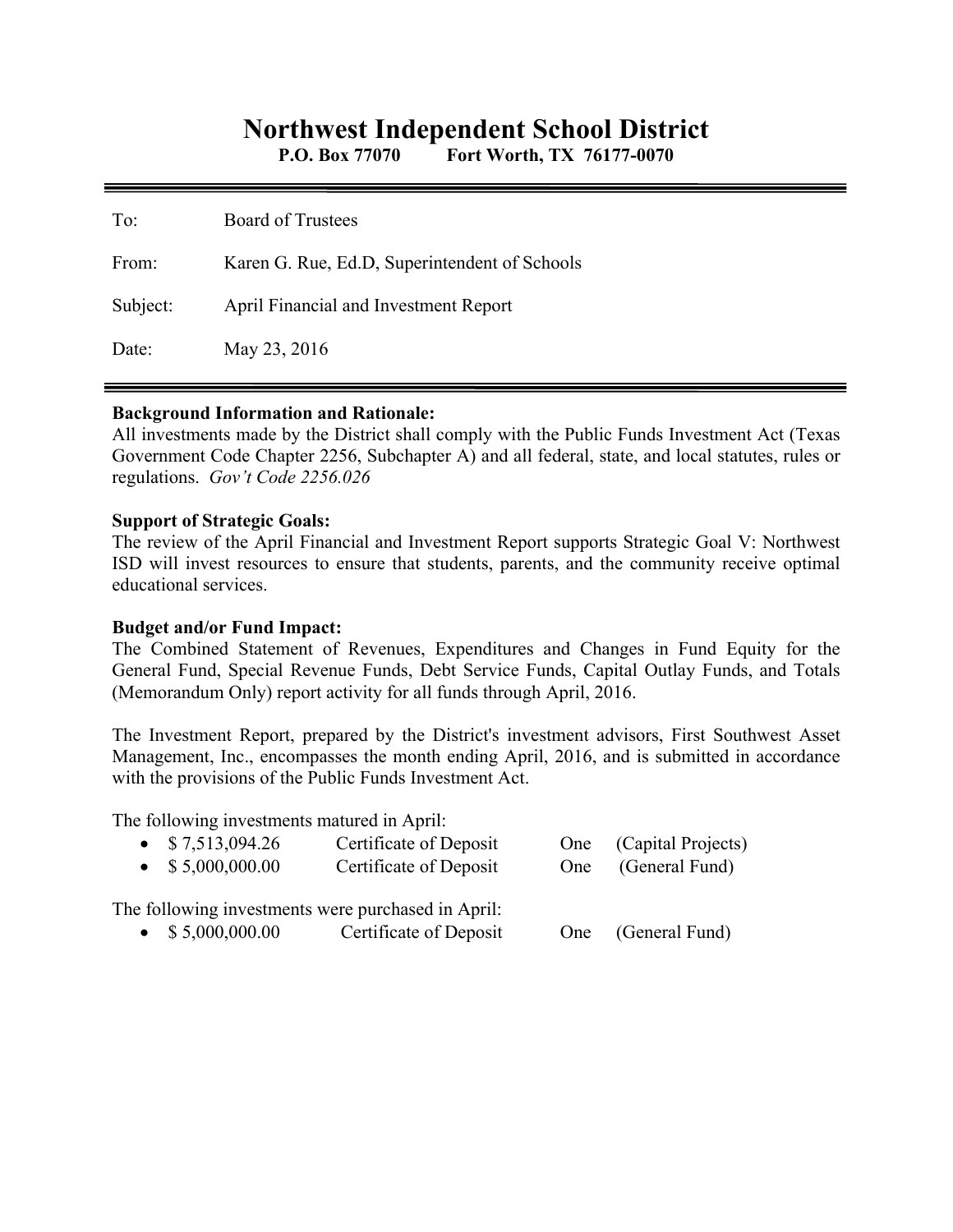Investments for the District's General Fund, Debt Service Funds, Capital Projects Funds, and Internal Service Funds total \$279,297,911.99 as of April 30, 2016.

|                               | Yield           |                     |
|-------------------------------|-----------------|---------------------|
|                               | to              |                     |
| <b>Fund</b>                   | <b>Maturity</b> | <b>Market Value</b> |
| General Fund                  | 0.527%          | 117,565,060.74      |
| Special Revenue Funds         | 0.581%          | 1,165,935.95        |
| Debt Service Funds            | 0.498%          | 37,709,371.31       |
| <b>Capital Projects Funds</b> | 0.408%          | 84,741,675.03       |
| Capital Projects Funds - AFB  | 0.485%          | 38,115,868.96       |
| Total                         | $0.482\%$       | \$279,297,911.99    |

Board Policy states that, "The investment portfolio shall be diversified in terms of investment instruments, maturity scheduling, and financial institutions to reduce risk of loss resulting from over concentration of assets in a specific class of investments, specific maturity, or specific issuer."

The District portfolio is concentrated in terms of **investment instruments** (Certificates of Deposit). These concerns are addressed by the low risk nature of the certificates of deposit and the maintenance of collateral by the various financial institutions to guarantee the safety of the investments.



| <b>Portfolio Composition by Security Type</b> |        | <b>Portfolio Composition by Issuer</b> |        |
|-----------------------------------------------|--------|----------------------------------------|--------|
| Local Government Investment Pool              | $11\%$ | Texpool                                | $11\%$ |
| Certificates of Deposit                       | 41%    | Plains                                 | 30%    |
| <b>Bank Deposit</b>                           | 9%     | Compass                                | 9%     |
| <b>Agency Bullet</b>                          | 6%     | <b>FHLB</b>                            | 10%    |
| Treasury                                      | 25%    | <b>US</b> Treasury                     | 25%    |
| <b>AGCY DISCO</b>                             | 9%     | Other Issuers                          | 11%    |
|                                               |        | <b>FNMA</b>                            | $4\%$  |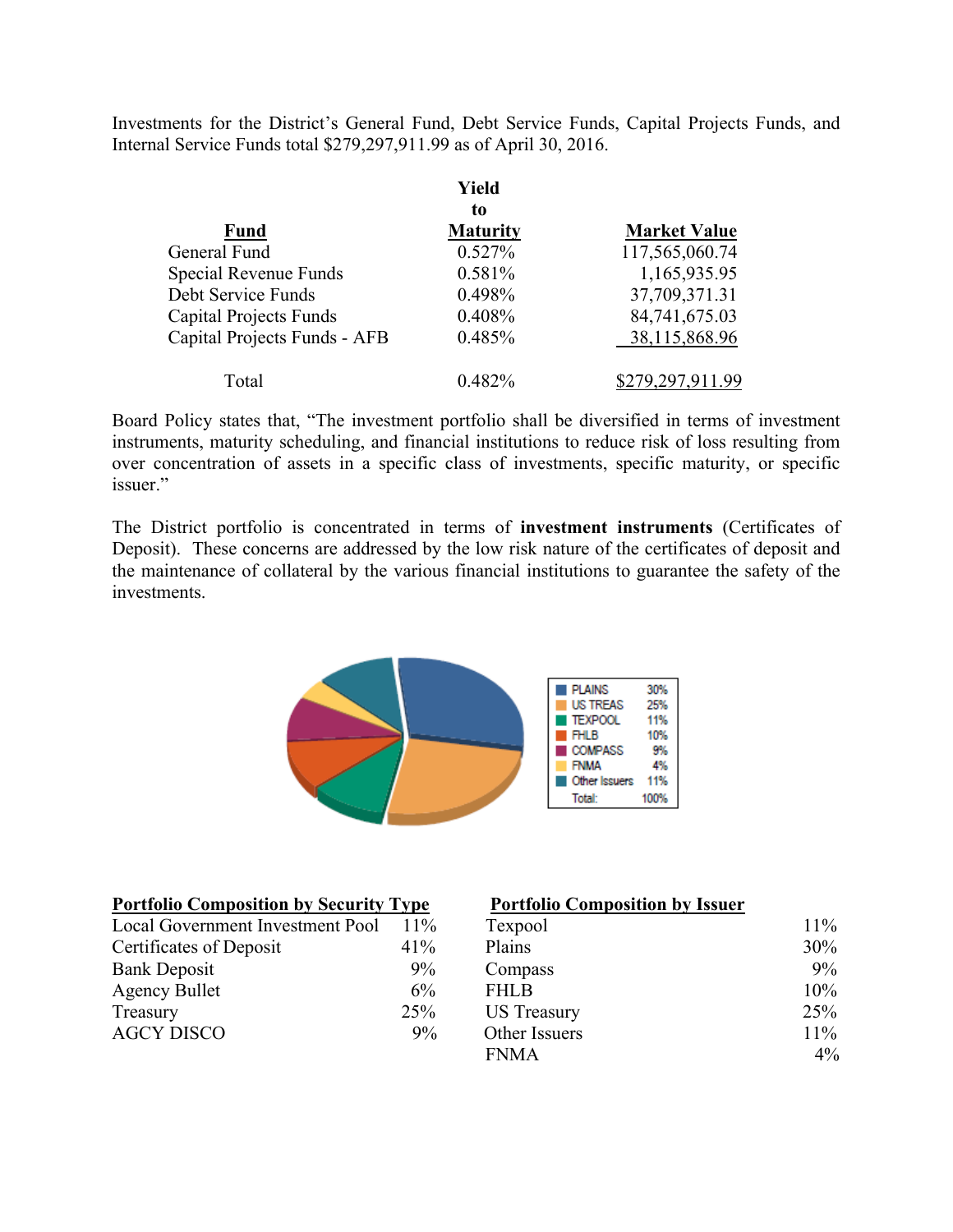The District portfolio is diversified in terms of **maturity scheduling:** 



|                 | <b>Maturity Schedule</b> |                 |
|-----------------|--------------------------|-----------------|
| Overnight       | $22\%$                   | \$62,737,853.81 |
| $0 - 3$ Months  | $12\%$                   | 33,013,007.97   |
| $3 - 6$ Months  | 45%                      | 125,099,541.54  |
| $6 - 12$ Months | $21\%$                   | 58,447,508.67   |

The District portfolio currently outperforms all the **benchmark comparisons**.



Note 1: ONT stands for Constant Maturity Treasury. This data is published in Federal Reserve Statistical Release H.15 and represents an average of all actively traded freesury securities having that time remaining until ma Note 2: Benchmark data for TexPool is the monthly average yield.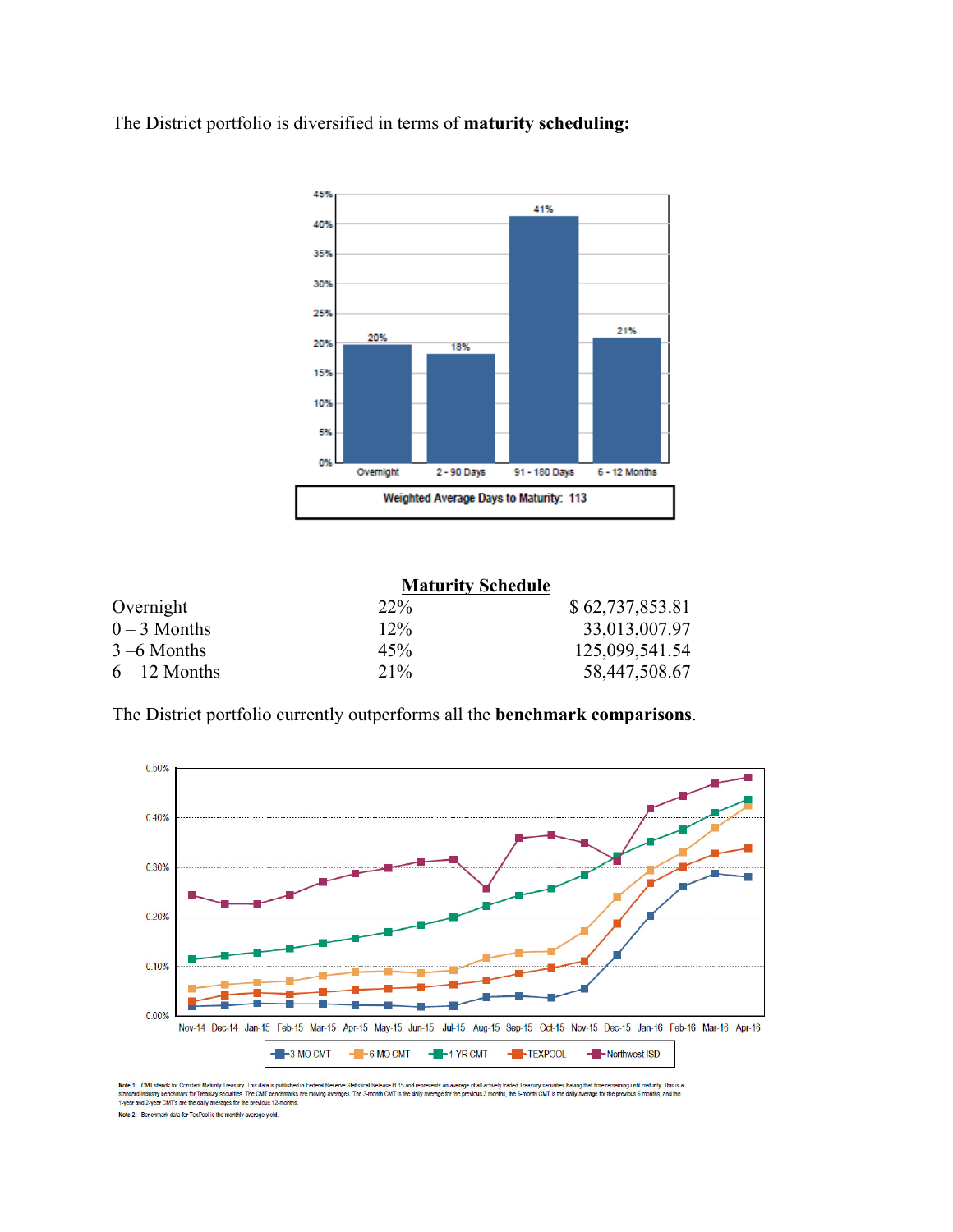

## The **TexPool Economic & Market Commentary for May, 2016**, notes that,

## **Fed stays close to the vest; money funds show their cards**

As the world combed through another murky Federal Reserve policy statement last month, cash managers had an additional task: making new SEC money fund rules as clear as possible.

The latest Federal Open Market Committee (FOMC) decision on April 27 not to raise the federal funds rate is best summarized as an "OK" statement. It was not overly negative or positive, which means it was impossible to read with any certainty. Nothing new there. Chair Janet Yellen and company downplayed global volatility but showed more concern about domestic activity. With her members starting to take sides on rates, she seemed to tiptoe between them in order to get to the summer for a better view of the economy. It makes sense, as the first quarter of the last couple of years has been out of step with the remainder. The FOMC statement emphasized the improvement of the labor market but reinforced that inflation still refuses to follow suit. Our in-house view still calls for two hikes in 2016—the first in June or July—but the market is already kicking the June meeting to the side.

In the weeks before the vague Fed statement came out, we were immersed in the implementation of some of the SEC's money fund rule changes from 2014. On April 14, it began to require money market funds to disclose more information, such as the amount of liquid assets in their portfolios. Believe it or not, we are happy the SEC did this. It specifically designed these disclosure rules to come out six months ahead of requirements that institutional prime and municipal money funds float their net asset values (NAV) and create fees and gates procedures.

The disclosures will be crucial in getting clients comfortable with the reforms. We feel that the more they understand the changes, the less concerned they will be about them. We want investors to see that the floating NAVs—now reported out to the hundredth of a penny—are essentially steady and that our portfolios have well above 30% in weekly liquid assets. And we